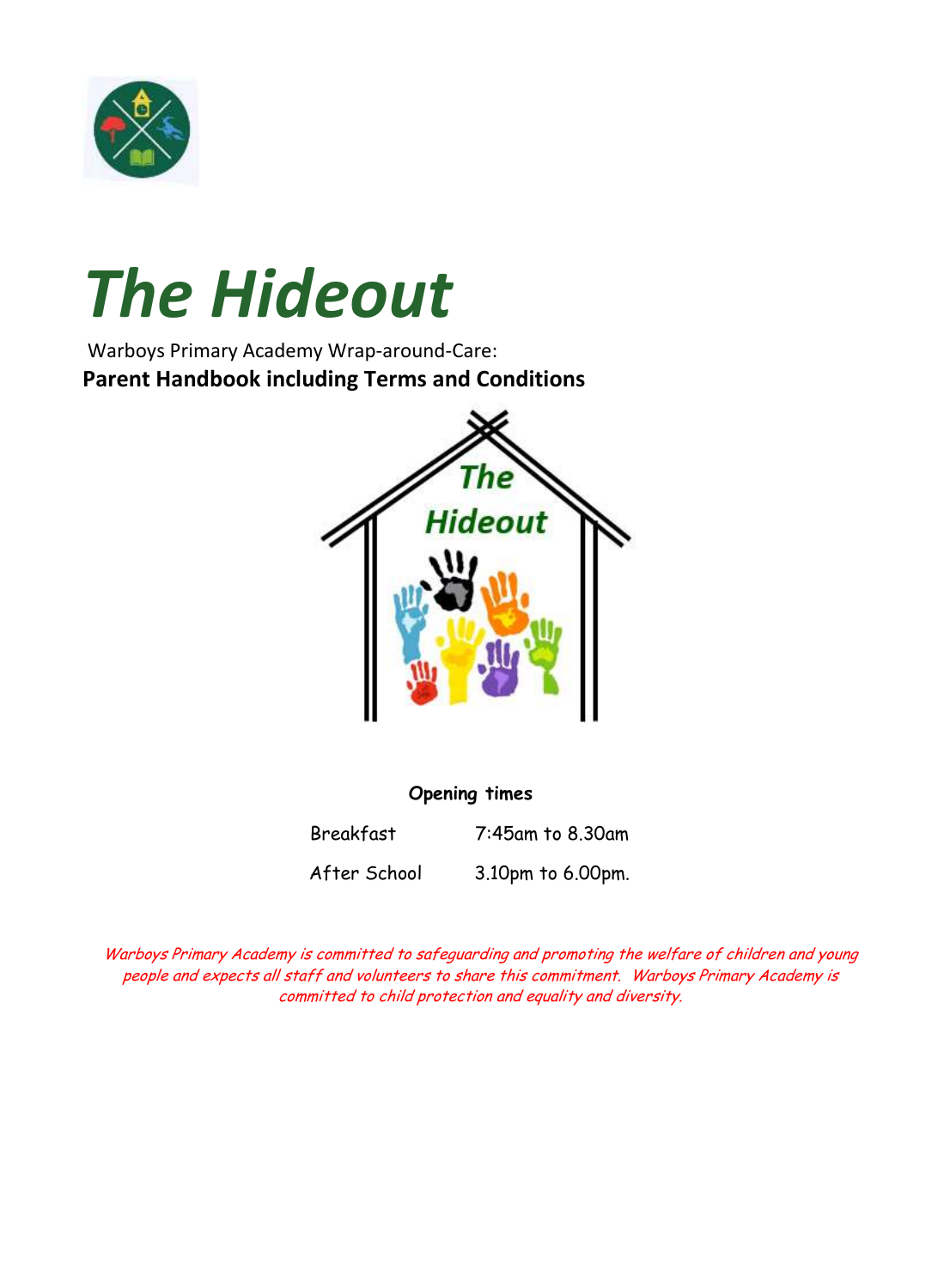

# **Introduction**

*The Hideout* is governed by Warboys Primary Academy

At *The Hideout* we aim to provide a safe, secure and relaxed environment, offering a range of activities to reflect the interests of the children in our care. As The Hideout is an integral part of Warboys Primary Academy contact details and other personal info eg medical needs will be shared with relevant staff. It is the responsibility of parents to ensure all info is kept up to date at all times. [*The Data Protection Act and the Education (School Records) Regulations (1989) protect this strictly confidential information, stored on the school's student records database and is used for contact purposes only].*

*The Hideout* is not run for profit but any additional funds will be ploughed back into it. *The Hideout* is located in the small hall and will be accessed by the 'Kiddie kitchen'. *The Hideout* is subject to Ofsted requirements for Early Years Foundation Stage [EYFS]. Observations and information supporting the development of Early Years children will be shared with the school.

## **Booking into** *The Hideout*

Although there is no membership fee to join *The Hideout*, it is a legal requirement that a registration form is completed for every child attending no matter how short a period. A registration form can be obtained from *The Hideout*, the School office or can be found on the school website.

Once you have registered your child you can book to use the club by:

- Telephoning/emailing the School office
- Emailing *The Hideout* finance@wpa.education

Bookings for *The Hideout* will be taken on an annual, termly or weekly basis, and payment will be required in advance. If your child is ill or attends extracurricular activities in school charges will still apply as the place has been booked and is not available to another child. Please note, that if a medical appointment occurs during a booked session, the fees are still payable.

It is vital that we know who is coming to use the club each day so cancelling a place that is no longer needed is essential. If a place is no longer required you must give at least 4 weeks notice. Should you wish to change your selected sessions please speak to *The Hideout* leader and we will make every effort to accommodate your wishes.

Drop in sessions may be available if all spaces have not been booked in advance but a completed registration form will be required.

*The Hideout* has a mobile phone for emergency use during club hours and messages can be left outside these hours. Only named person/s on the registration form can collect your child/ren if you are unable to do and a password will be required.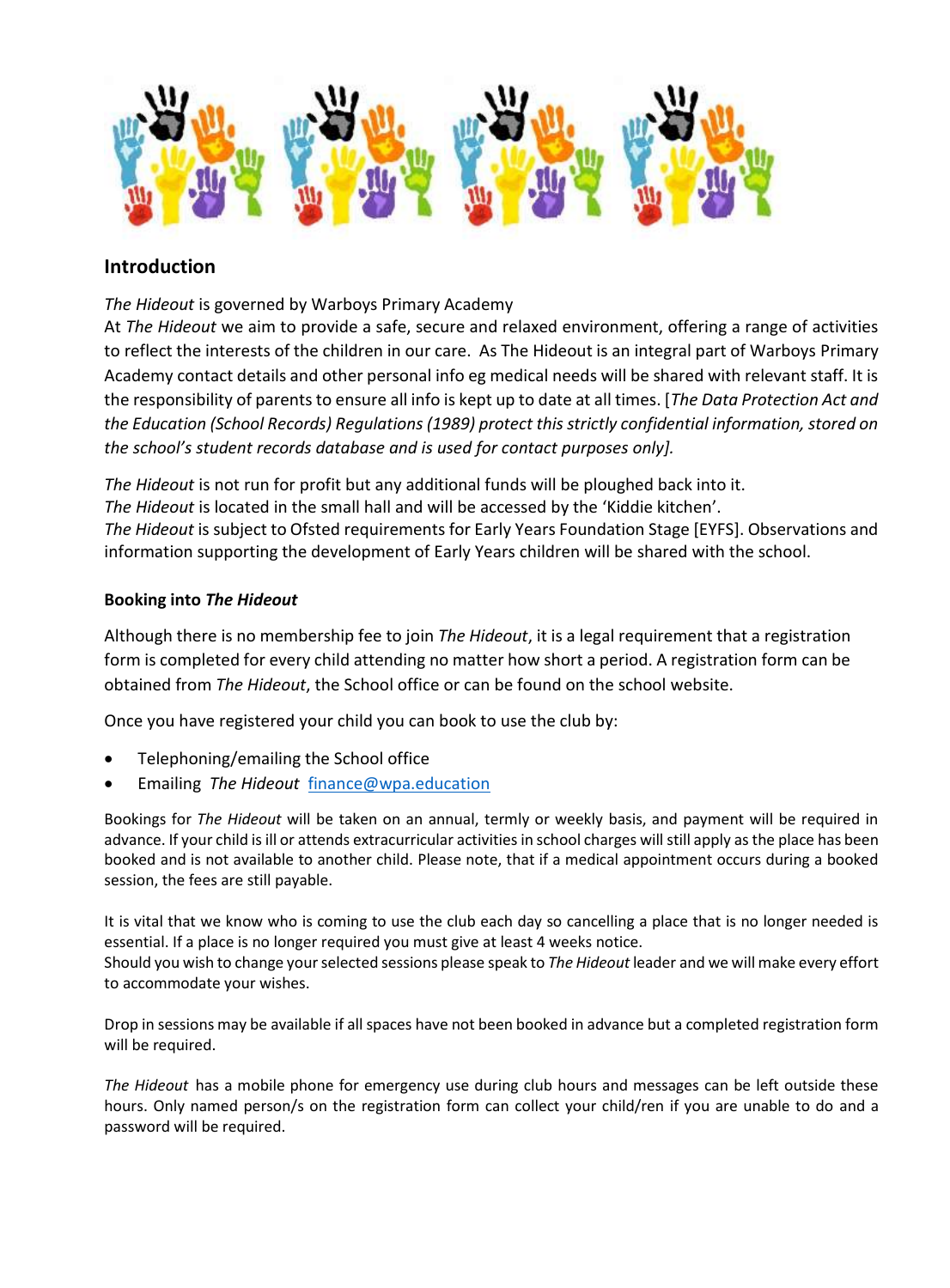## **Preschool Breakfast**

*The Hideout* doors will be opened at 7.45 am every morning. A register is taken when children arrive in our care and we ask that, where possible, children should be accompanied in by parent/carer each morning. Written permission is to be given if your child is to arrive at *The Hideout* unaccompanied. Breakfast is available until 8. 20am – please let staff know if your child will need breakfast when you book. We will ensure that children have had the opportunity to eat before they attend school. KS1 and EYFS children are handed over to their class teacher at 8.30am and KS2 children walk down to their class at 8:30am

Fees: £4.00 per session and all booked places are payable in advance.

## **After School**

Please inform the class teacher that your child will be attending *The Hideout*. Your child will be signed in by *The Hideout* staff once they have been collected from class at 3.10pm or from any extra-curricular activities arranged on the school premises. Office staff advise teachers if your child/ren attends an extracurricular club and the time that they will need collecting.

Fees: £5.00 per hour or £12.00 for whole 3:10-6pm session and all places booked are payable in advance.

**All children must be collected by 6pm**. Please factor parking into dropping off/ collecting your children. Late collections threatens our registration and may be charged for at a penalty rate of £5 per 15 minutes, or part thereof. Persistent offenders will be advised in writing by the Academy and also charged a penalty fee of £15 per occurrence.

#### **Billing**

Payment should be made in advance but, if necessary, parents will be advised weekly of any payments due by Parentmail. Payments are to be made either on ParentPay (as for trips & lunches) or by childcare vouchers. The school have registered to accept childcare vouchers with the following companies:

Fideliti Kiddicare Sodexo Computer share

We are also in the process of registering with the Government Tax-Free Childcare Voucher Scheme If your voucher scheme is not listed then please speak to the School Office

The club is happy to supply information about childcare aid via Child Tax Credit (and replacement schemes) or to accept childcare vouchers. Low income and single parent families should get in touch to see if any special arrangements can be made for payment.

Ofsted URN 146929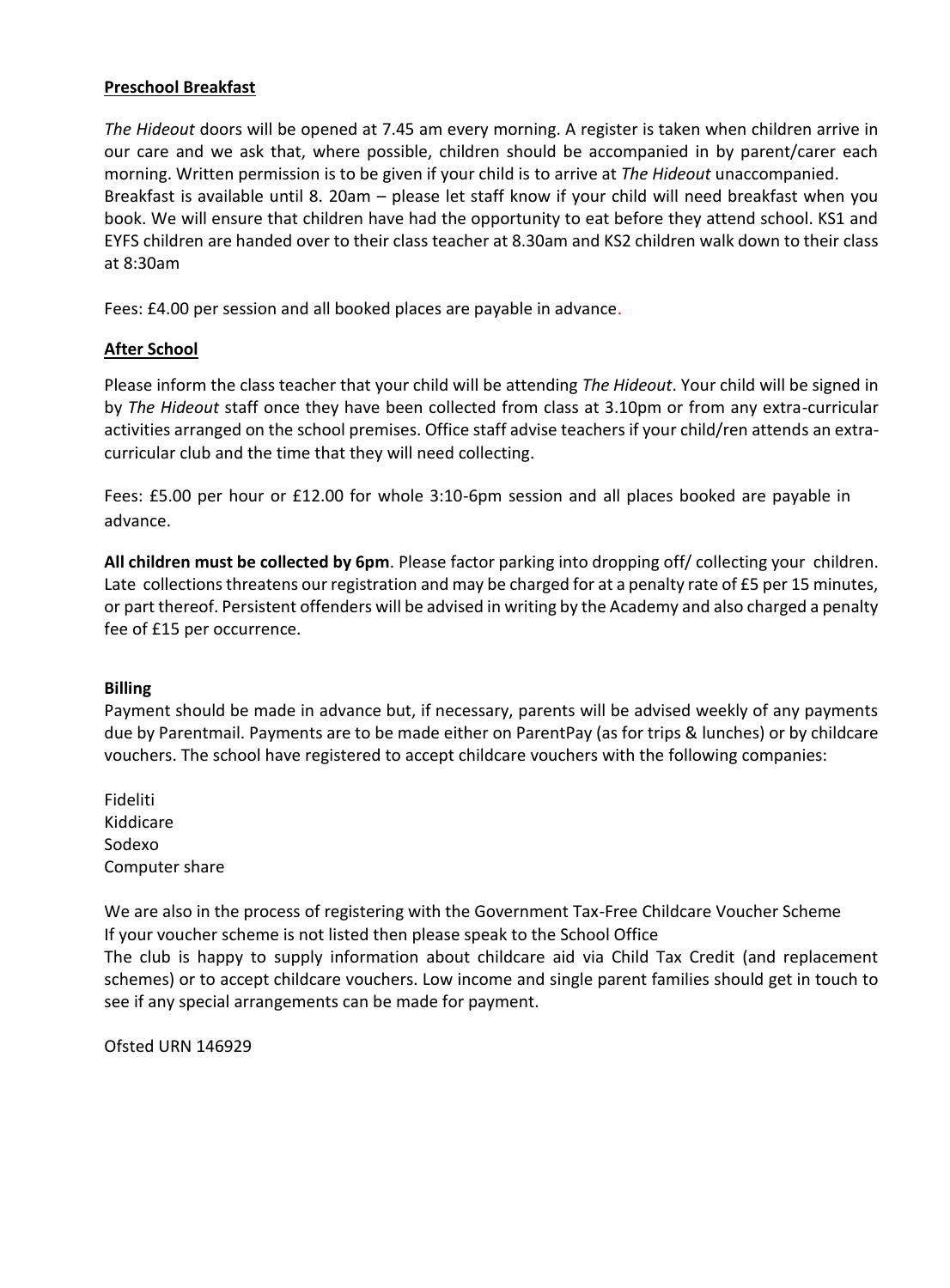

#### **GENERAL INFORMATION**

#### **Activities**

At *The Hideout* children are free to choose activities and resources as they wish. There will always be a selection of activities and resources available, including dressing up, role-play, craft, board games, construction, computer/console games, physical play, cookery, and reading. We have a wide range of resources and activities that the children have access to. There is often an adult supported activity that the children can choose to take part in, this could be arts and crafts, cooking, sports or other games. Whenever the weather allows we play outside either on the playground or on the school field. Children can complete their homework should they wish too. We will support children to:

- Freely explore a wide variety of materials and techniques
- Learn, through creativity and experimentation,
- Feel good about themselves and their abilities
- Learn that it is process and not the product that is the way to having fun!
- Learn about the world around them with seasonal themes
- Developing small motor skills and hand/eye co-ordination

We will allow children to have limited supervised access to games and DVDs, some of which are either PG or 7+ and sometimes we may have face painting or messy play. If you have any concerns about your child having access to these please speak with the leader.

We do not allow children to have mobile phones at *The Hideout*.

#### **Food**

Children should not bring food to *The Hideout*. At preschool breakfast they have a choice of toast, cereals, yoghurts with fruit juice or milk to drink as a minimum each day. After school they have a healthy snack, which may be made by the children, and may be accompanied by salad / fruit with squash or water to drink. We promote independence by asking children to help each other and clear away. Fresh drinking water and fruit is available during all sessions. We recognise the importance of healthy nutrition for children delivered in a calm, friendly setting. We meet individual medical dietary requirements once these have been discussed with staff.

Please note, if your child is going to another activity straight after being collected they can bring a full packed tea to have at the club, and if necessary change into other clothes.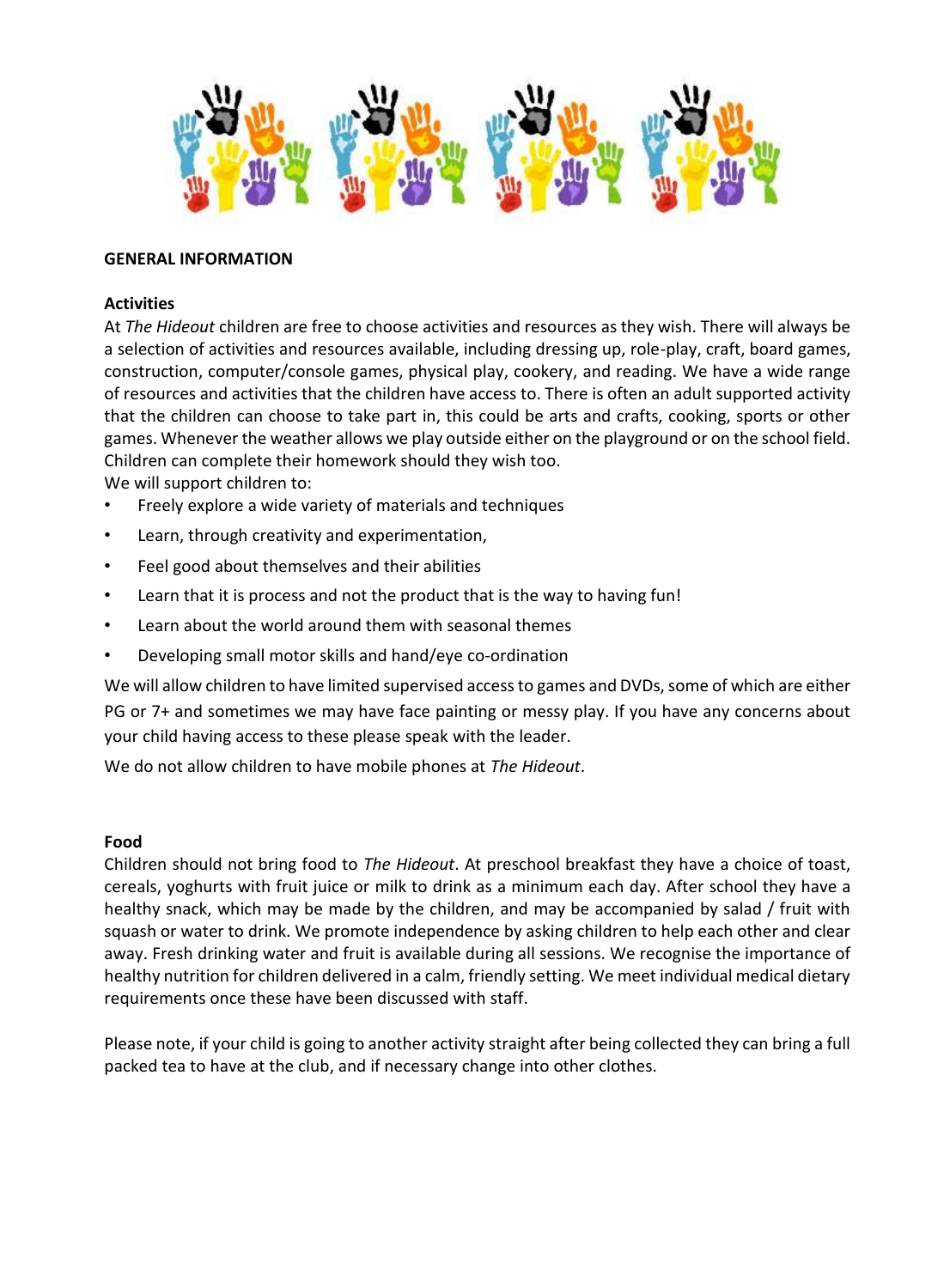#### **Policies and procedures**

*The Hideout* has adopted the policies and procedures of Warboys Primary Academy. Copies of the full policies are available for parents upon request from the school office.

The school is responsible for *The Hideout* and its policies and therefore requests that, wherever possible, parents contact the school in the first instance with any issues concerning *The Hideout*. Where this is not practical, issues may be discussed with staff but should be discussed away from the children so as not to cause disruption or distress

## **Staffing**

*The Hideout* is run by staff employed by Warboys Primary Academy. We aim to provide a wellinformed link between home, classes and *The Hideout*. All of our staff have experience of working with children and undertake professional development training. All staff members are DBS checked. We maintain a staff/child ratio of 1:8 for children wherever possible to ensure the best opportunities for your child.

If you have a query or concern about your child at *The Hideout*, please speak to a member of staff at the club when you collect your child. If you prefer to arrange a more convenient time for a meeting please contact *The Hideout* Leader (contact details are at the back of this booklet).

Staff have close liaisons with class teachers and one adult is the assigned person for reception-age children to ensure their needs are fully met in line with the EYFS curriculum.

## **Equal opportunities**

*The Hideout* provides a safe and caring environment and is committed to equal opportunities. We welcome staff, volunteers and members irrespective of ethnic or cultural background, gender or physical or mental ability.

Discriminatory behaviour or language by staff, volunteers or children will not be tolerated.

- We respect the different racial origins, religions, cultures and languages in a multi-ethnic society so that each child is valued as an individual without prejudice based on race, gender or sexuality.
- We will challenge inappropriate attitudes and practices
- We will not tolerate any form of racial harassment.

#### **Special needs**

We make every effort to accommodate and welcome any child with special needs. We will work in liaison with parents or carers to fully understand your child's specific requirements. We will endeavour to accommodate all children of all abilities, whilst working within *The Hideout* limitations. Each case will be considered individually and risk-assessed to ensure everyone's safety.

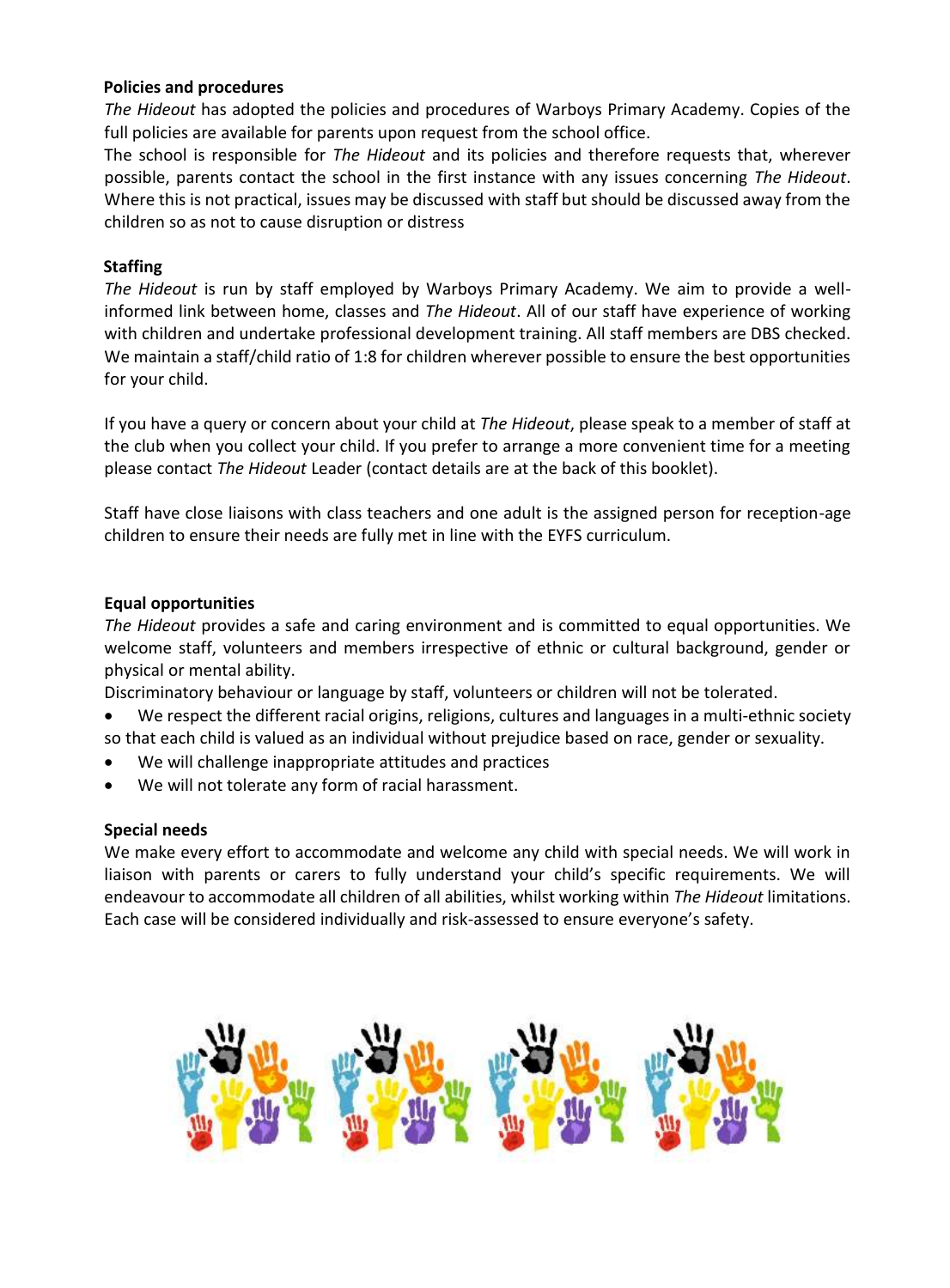## **Behaviour**

Children and staff agree rules for acceptable behaviour whilst at *The Hideout*. These are displayed for everyone to see. We follow the school's behaviour system to facilitate continuity.

*The Hideout* promotes an atmosphere of care, consideration and respect for everyone attending: children, staff and visitors. We encourage appropriate behaviour through: praise for good behaviour; emphasis on cooperative play and sharing; talking to children with the courtesy that we expect from them whilst engaging children in activities.

*The Hideout* encourages conduct that is co-operative, positive and responsible, and like the school, will not tolerate bulling or harassment. Disregard for our request for reasonable behaviour, disruption of group activities and disregard for others property, abusive behaviour or threatening language to children or adults will be dealt with by *The Hideout* staff. A behaviour book is kept as a record of episodes of unacceptable behaviour.

Persistent unacceptable behaviour will be treated first with a verbal warning then a written warning to parents/guardians. If no improvement is seen in a two week period the offender may be excluded from *The Hideout* either temporarily or permanently, on decision of the school.

## **Accidents, Sickness and Medicines**

Every precaution is taken to ensure the safety of the children at all times.

Our staff are trained in first aid and a first aid kit is kept on the premises. If your child has an accident whilst in our care, you will be informed when you collect your child.

#### **Illness**

We are unable to care for children who are unwell. If your child becomes unwell whilst at *The Hideout* we will contact you and ask you to make arrangements for them to be collected. Please inform staff of any infectious illness that your child contracts. If your child has been vomiting or had diarrhoea please do not send him or her to the Club for 48 hours after the last episode in line with the school's policy.

# **Medication**

*The Hideout* follows the school policy for medicine administration.

Please let staff know if your child has a medical condition or is taking prescribed medicine, including epipens and inhalers in case this information is needed for emergency services. If your child needs to take medicine whilst at the Club you will need to complete a **permission to administer medication form** in advance.

- Children can administer their own inhalers provided they are labelled with the child's full name.
- *The Hideout* staff will only give medicine prescribed by the child's GP clearly labelled with the child's name, in the original container which will be kept out of reach of children.
- Parents should complete a form of authorisation clearly stating when and how the medicine/inhaler should be administered.
- Some training can be provided by the health professional if technical/medical knowledge is required for the administration of prescription medicines.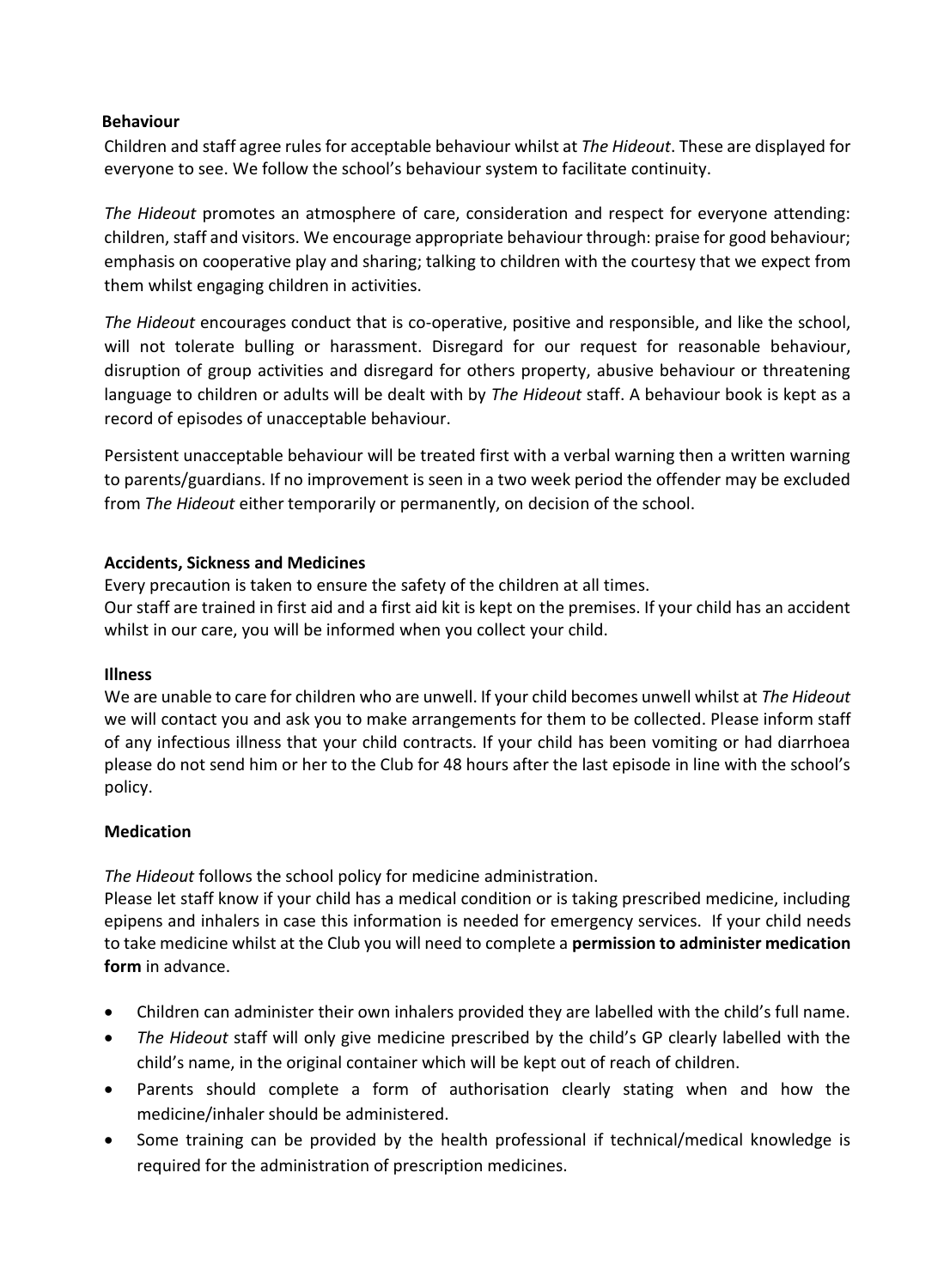# **Health and Safety**

Registration of *The Hideout* is based on the safety of the premises and first aid being available. Staff will inform the Site Manager and School Office of any hazards in the premises. Children attending are expected to have adequate standards of personal hygiene unless staff have been informed otherwise.

*The Hideout* phone ensures that emergency help can be summoned. The staff maintain standards of safety and hygiene and use medical log to record any first aid incidents – a note will be sent home to inform parents of any incident.

Please inform us by phone in an emergency, or in writing ahead of time, if your child is to be collected by someone different, as staff will not release children to individuals not known to them.

# **Our Pledge**

We value our relationship with parents/carers and are committed to working in partnership with you to provide top quality play and care for your children. We will:

- Welcome you at all times to discuss our work, have a chat or take part in our activities.
- Keep you informed of opening times, fees and charges, programmes of activities, menus, and procedures.
- Be consistent and reliable to enable you to plan with confidence and peace of mind.
- Share and discuss your child's achievements, experiences, progress, and friendships.
- Be available to discuss decisions about running *The Hideout*.
- Listen to your views and concerns to ensure that we continue to meet the needs of all children.

# **Complaints Procedures**

If you have any concerns about your child in *The Hideout*, talk to the Leader immediately. You can contact us either by telephone during the working hours, text or email. If you have a complaint that you feel is still not resolved after consulting *The Hideout*, you can contact the Headteacher of Warboys Primary Academy.